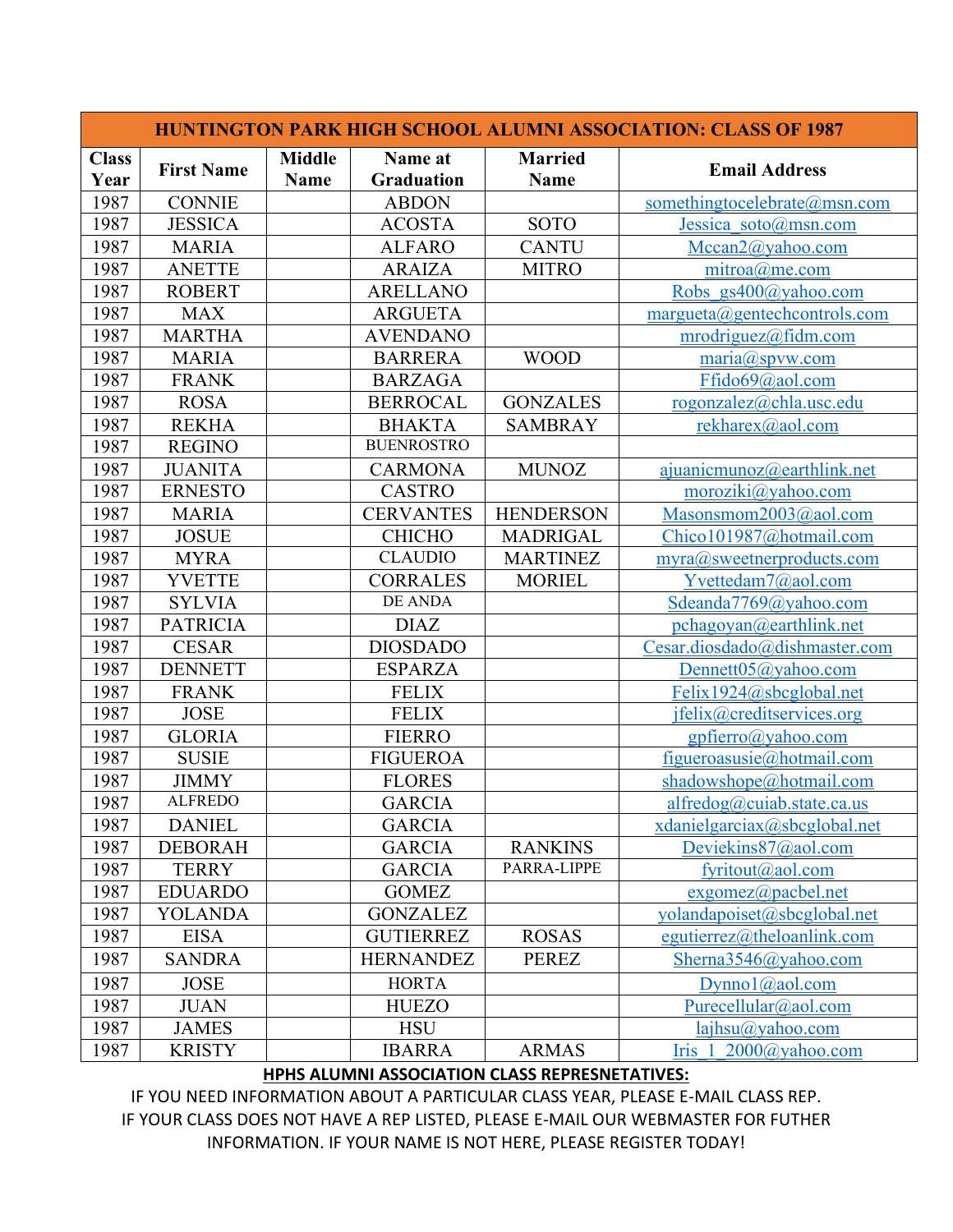| 1987 | <b>ELIA</b>      |             | <b>JIMENEZ</b>     | <b>CUADRA</b>      | Elia.cuadra@gmail.com            |
|------|------------------|-------------|--------------------|--------------------|----------------------------------|
| 1987 | <b>DAVID</b>     |             | <b>JONES</b>       |                    | Alyel1@verizon.net               |
| 1987 | <b>KIM</b>       |             | <b>KUILAND</b>     |                    | kuiland@sbcglobal.net            |
| 1987 | <b>CLAIRE</b>    |             | <b>LETIZIA</b>     | <b>RODRIGUEZ</b>   | $U2$ claire $7$ @yahoo.com       |
| 1987 | <b>ANGELES</b>   |             | <b>LOPEZ</b>       | <b>GONZALEZ</b>    | Pasajag15@hotmail.com            |
| 1987 | <b>VIVIAN</b>    |             | <b>LOPEZ</b>       | <b>VENEGAS</b>     | Venegas $mv(a)$ msn.com          |
| 1987 | <b>MARIA</b>     |             | LOSOYO             | <b>PINELA</b>      | mlosoyo@yahoo.com                |
| 1987 | <b>TERESA</b>    | <b>TERI</b> | PON                | <b>FUTABA</b>      | $\text{teripf}(\hat{a})$ aol.com |
| 1987 | <b>MARIA</b>     |             | <b>MADERA</b>      | <b>MADERA</b>      |                                  |
| 1987 | <b>MICHAEL</b>   |             | <b>MALDONADO</b>   |                    | Michael.maldonado@hotmail.com    |
| 1987 | <b>ADRIANA</b>   |             | <b>MARTIN</b>      | <b>GARCIA</b>      | Garciamartinez87@aol.com         |
| 1987 | <b>FRANK</b>     |             | <b>MARTINEZ</b>    |                    | frankrey@aol.com                 |
| 1987 | <b>MARIA</b>     |             | <b>MARTINEZ</b>    | <b>CRUZ</b>        | tonyndel@yahoo.com               |
| 1987 | <b>OSCAR</b>     |             | <b>MARTINEZ</b>    |                    | Oscar.martinez.3@att.com         |
| 1987 | <b>LUCRECIA</b>  |             | <b>MATA</b>        | <b>CHASE</b>       | lmchase@comcast.net              |
| 1987 | <b>ALEX</b>      |             | <b>MEJIA</b>       |                    | $ssame$ ija@hotmail.com          |
| 1987 | <b>RALPH</b>     |             | <b>MENDOZA</b>     |                    | Dxshooter1969@msn.com            |
| 1987 | <b>CLAUDIA</b>   |             | <b>MOLINA</b>      | <b>GOMEZ</b>       | Claudia1169@msn.com              |
| 1987 | <b>ELIZABETH</b> |             | <b>MORALES</b>     | <b>WALSH</b>       | skilar@worldnet.att.net          |
| 1987 | <b>EILEEN</b>    |             | <b>MORENO</b>      | <b>TELLEZ</b>      | Tellez 90201@yahoo.com           |
| 1987 | <b>EFREN</b>     |             | <b>NAVARRO</b>     |                    | enavarro@chipmastersinc.com      |
| 1987 | <b>LAURA</b>     |             | ORTIZ              | <b>WINTER</b>      | Laurawinter $825$ @yahoo.com     |
| 1987 | <b>SORAYA</b>    |             | ORTIZ              | <b>COVARRUBIAS</b> | Soraya4ic@hotmail.com            |
| 1987 | <b>NORA</b>      |             | <b>PEREZ</b>       | <b>GIVENS</b>      | givensusc@verizon.net            |
| 1987 | <b>CLAUDIA</b>   | (REP)       | <b>PICHARDO</b>    | <b>BANEGAS</b>     | $cpichardo(a)$ aol.com           |
| 1987 | <b>JORGE</b>     |             | <b>PUPO</b>        |                    | ilpupo(a)aol.com                 |
| 1987 | <b>EMILIA</b>    |             | <b>RAMIREZ</b>     | <b>BASURTO</b>     | $basurtoemilia(\omega$ yahoo.com |
| 1987 | <b>JENNY</b>     |             | RAMIRES/AGUIRRE    | <b>JIMENEZ</b>     | Star lucky faith@yahoo.com       |
| 1987 | <b>MARIO</b>     |             | <b>RAMIREZ</b>     |                    | Mariojoss05@live.com             |
| 1987 | <b>HANS</b>      |             | <b>RICO</b>        |                    | Hansoff09@yahoo.com              |
| 1987 | <b>CYNTHIA</b>   |             | <b>RODRIGUEZ</b>   |                    | synnhan@ymail.com                |
| 1987 | <b>ROXANA</b>    |             | <b>ROJAS</b>       |                    | roxrojas(a)hotmail.com           |
| 1987 | <b>SAUL</b>      |             | <b>RAMOS</b>       |                    | Saulramos $1$ @gmail.com         |
| 1987 | <b>JOSE</b>      |             | <b>ROSAS</b>       |                    | $rosasil@$ lattc.edu             |
| 1987 | <b>MELLISA</b>   |             | <b>SALAZAR</b>     |                    | msalazar@numh.com                |
| 1987 | <b>MARLENE</b>   |             | <b>SLAVATIERRA</b> |                    | Marlene2you@yahoo.com            |
| 1987 | <b>CHRISTINE</b> |             | <b>SAMZ</b>        |                    | hpsamz@sbcglobal.net             |
| 1987 | <b>CLIFF</b>     |             | <b>SCHNEIDER</b>   |                    | enlil@pacbell.net                |
| 1987 | <b>FERNANDO</b>  |             | <b>SERNA</b>       |                    | $fern@bedesign.$ la              |
| 1987 | <b>EDDIE</b>     |             | <b>SMITH</b>       |                    | Ed.smith@pacbell.net             |
| 1987 | <b>NICHELLE</b>  |             | <b>SOLIS</b>       |                    | Nichelle solis@yahoo.com         |
| 1987 | <b>REYNA</b>     |             | <b>TERAN</b>       | <b>MARTINEZ</b>    | frankrey@aol.com                 |

## **HPHS ALUMNI ASSOCIATION CLASS REPRESNETATIVES:**

IF YOU NEED INFORMATION ABOUT A PARTICULAR CLASS YEAR, PLEASE E-MAIL CLASS REP. IF YOUR CLASS DOES NOT HAVE A REP LISTED, PLEASE E-MAIL OUR WEBMASTER FOR FUTHER INFORMATION. IF YOUR NAME IS NOT HERE, PLEASE REGISTER TODAY!